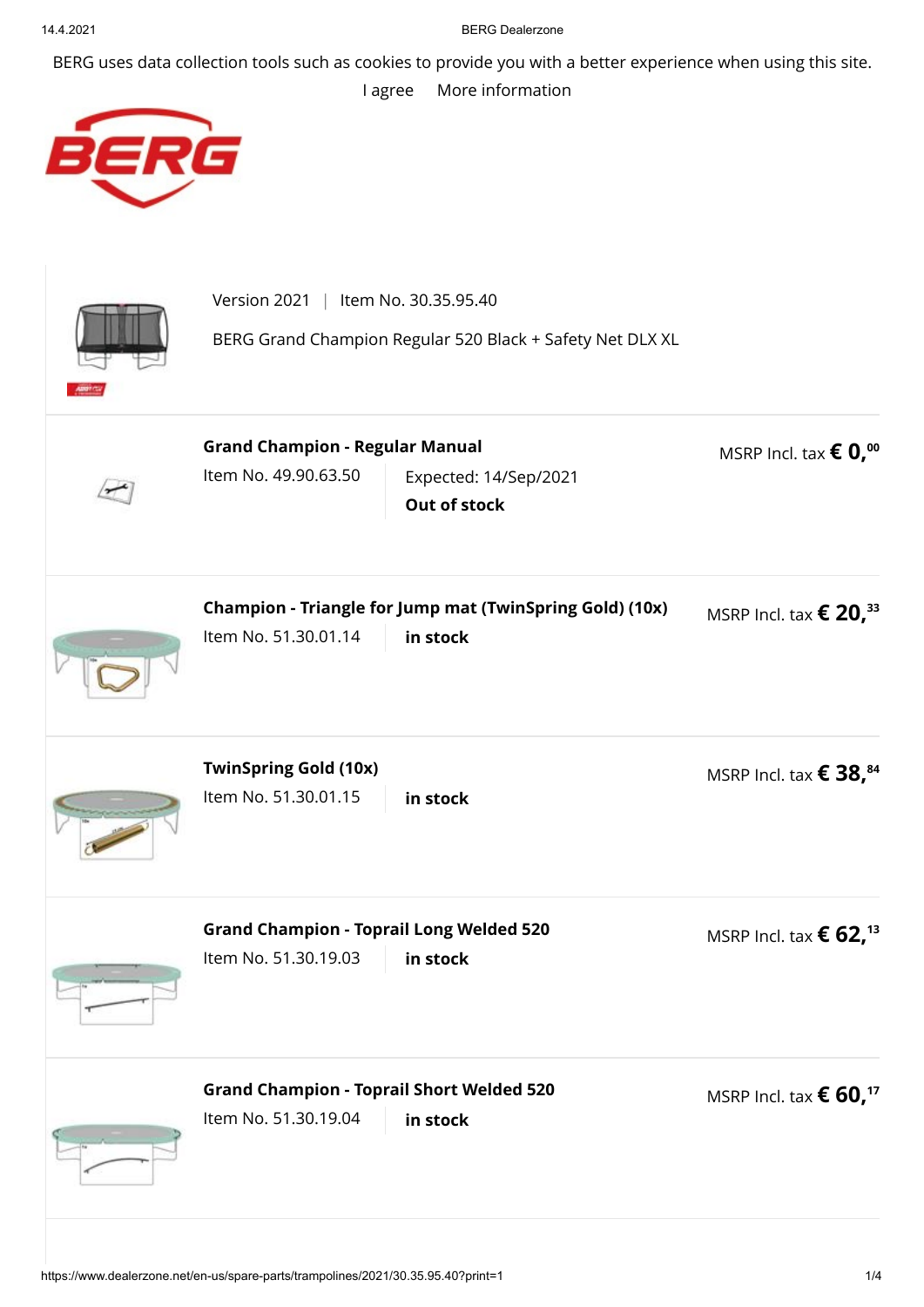14.4.2021 BERG Dealerzone

**[Grand Champion - Toprail Short 520](https://www.dealerzone.net/en-us/spare-parts/trampolines/2021/30.35.95.40/grand-champion-toprail-short-520-51.30.19.05?returnurl=https%3a%2f%2fwww.dealerzone.net%2fen-us%2fspare-parts%2ftrampolines%2f2021%2f30.35.95.40%3fprint%3d1)**

MSRP Incl. tax **€ 54, 36**

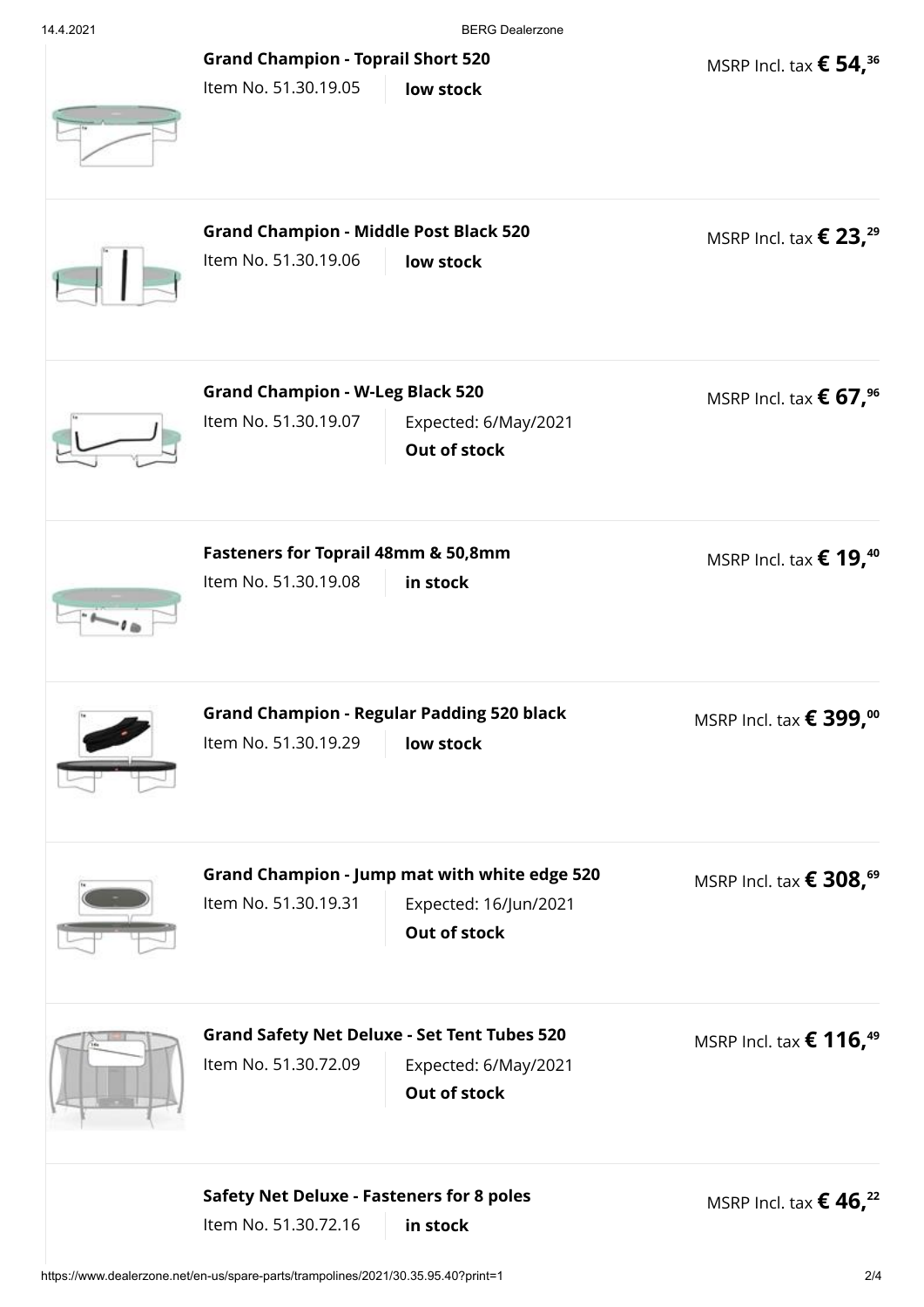|           | Safety Net DLX XL - Foam Support Ring (8x)<br>Item No. 51.30.72.26<br>in stock                 | MSRP Incl. tax $\epsilon$ 12, <sup>50</sup>  |
|-----------|------------------------------------------------------------------------------------------------|----------------------------------------------|
|           | <b>Safety Net DLX XL - Extension Tube</b><br>Item No. 51.30.72.38<br>low stock                 | MSRP Incl. tax $\epsilon$ 15, <sup>00</sup>  |
|           | Safety Net DLX XL - Foam set<br>Item No. 51.30.72.39<br>low stock                              | MSRP Incl. tax $\epsilon$ 58, <sup>33</sup>  |
| <b>XL</b> | Safety Net DLX XL - Pole Sleeves (8x)<br>Item No. 51.30.72.40<br>low stock                     | MSRP Incl. tax $\epsilon$ 133, <sup>32</sup> |
|           | Safety Net Deluxe - Top Caps for Tenttube (8x)<br>Item No. 51.30.72.42<br>in stock             | MSRP Incl. tax $\epsilon$ 55, <sup>55</sup>  |
|           | <b>Grand Safety Net DLX XL - Netting 520 (with loops)</b><br>Item No. 51.30.72.55<br>low stock | MSRP Incl. tax $\epsilon$ 333, <sup>30</sup> |
|           | Safety Net Deluxe - Lower tube welded<br>Item No. 51.30.72.56<br>in stock                      | MSRP Incl. tax $\epsilon$ 45, <sup>00</sup>  |